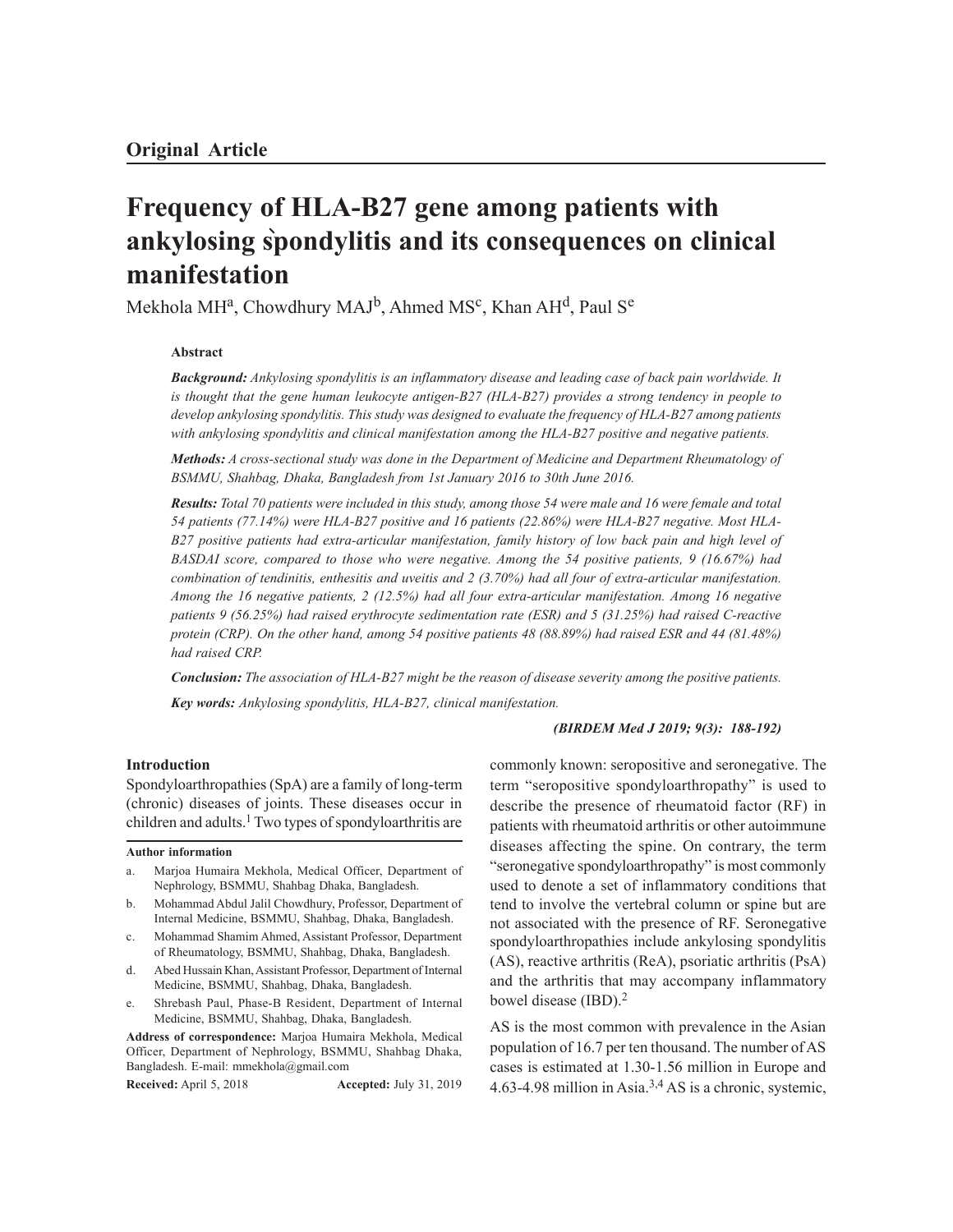inflammatory disease that affects primarily the sacroiliac joints and the axial skeleton. Certain peripheral joints and tendons can also be affected and other clinical manifestation include peripheral arthritis, enthesitis and extra-articular organ involvement. The disease typically affects young adults and there are strong genetic features.<sup>5 6</sup> A direct relationship between AS and the human leukocyte antigen-B27 (HLA-B27) gene has been determined. The precise role of HLA-B27 in precipitating AS remains unknown; however, it is believed that HLA-B27 may resemble or act as a receptor for an inciting antigen, such as bacteria.<sup>6</sup>There is no statistics of frequency of HLA-B27 gene in AS patients in our country. HLA-B27 gene is modified by environmental factor and the environmental factor varies from country to country. Moreover, there may be some difference in clinical manifestations of HLA-B27 positive and negative AS patients. That is why this study has been undertaken with a view to determine the HLA-

B27 gene status in patients with AS in hospital setting and to compare the different clinical manifestation

between HLA-B27 positive and negative AS patients.

# **Methods**

The study was a cross-sectional observational one having both descriptive and analytic components. This study was conducted in the Rheumatology out-patient department (OPD) and Medicine OPD of Bangabandhu Sheikh Mujib Medical University (BSMMU) from 1st January 2016 to  $30<sup>th</sup>$  June 2016. Study population were all the patients attending OPD of Rheumatology and Medicine Department during above period. Purposive sampling was done and all the patients fulfiled the 1984 Modified New York Criteria for AS.<sup>6</sup> Patient fulfilling the inclusion criteria, were enrolled in this study. The detail history regarding the duration of low back pain, family history of AS, chest tightness, difficulty in movement of lumber spine, morning stiffness were taken. A thorough clinical examination involving examination of joints, chest expansibility, Schober's test, BASDAI scoring were done. A few specific laboratory investigations like HLA-B27, erythrocyte sedimentation rate (ESR), C-reactive protein (CRP), x-ray pelvis antero-posterior view were done. All the records were documented in a pre-designed data collection sheet.

189

Then the disease severity was compared between HLA-B27 positive and negative patients. After completion of collection of data in a pre–designed, structured questionnaire by interviewing and examinimg every case, tables were prepared by the observed values like percentage of HLA-B27 positive patient, distribution among male and female, difference between clinical manifestation among HLA-B27 positive and negative patients.

### **Results**

A total of 70 patients were included in this study. Among those, 54 (77.14%) patients were HLA-B27 positive and 16 (22.86%) patients were negative. Frequency of the HLA-B27 gene among the AS patients was 77.14%. There were total 16 female patients and 54 male patients. So, the ratio of men to women was 13.5:4. Among 16 female patients 10 were HLA-B27 positive and 6 were negative. Out of 54 males 44 were HLA-B27 positive and 10 were negative. In this study clinical parameters were compared among the HLA-B27 positive and negative patients (Table I). Among the patients with AS, 49 (90.74%) HLA-B27 positive and 10 (62.5%) negative patients had a family history of inflammatory back pain and the difference was statistically significant.

Table II shows the BASDAI scores for HLA-B27 positive and negative male-female patients. There were 37 (84.09%) positive male patients and 9 (90%) positive female patients who had BASDAI score e" 4 and a static value of 1 which is not significant. There were 7 (15.91%) positive male patients and only 1 (10%) positive female patients who had BASDAI score < 4 and a static value of 1 which is also not significant. There were 7 (70%) negative male patients and 2 (33.33%) negative female patients who had BASDAI score less than 4 and a statistic value of 0.302 which is not significant. There were 3 (30%) negative male patients and 4 (66.67%) negative female patients who had BASDAI score e" 4 and a statistic value of 0.302 which is also not significant. In this study the disease activity of female patients were more than the male patients as they had high number of BASDAI scores.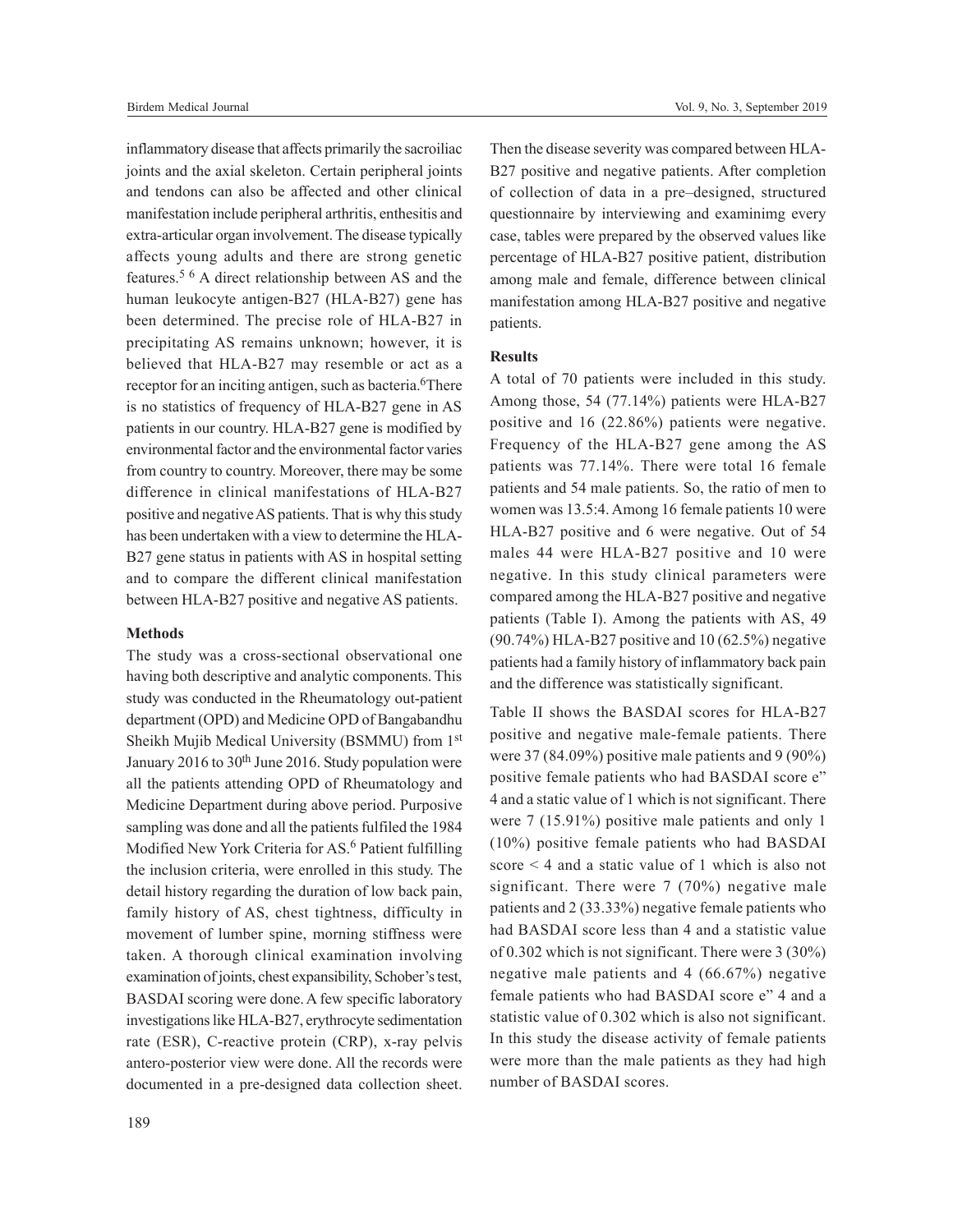|  |  |  | Frequency of HLA-B27 gene among patients with ankylosing spondylitis and its consequences |
|--|--|--|-------------------------------------------------------------------------------------------|
|--|--|--|-------------------------------------------------------------------------------------------|

| Criteria             |                                                                   | HLA B <sub>27</sub> | HLA B27 negative | $\mathbf{P}$ |
|----------------------|-------------------------------------------------------------------|---------------------|------------------|--------------|
|                      |                                                                   | positive $(n=54)$   | $(n=16)$         | value        |
| Family History (F/H) | 49 (90.74%)                                                       | $10(62.5\%)$        | 0.0135           |              |
| Joint Involvement    | Knee                                                              | 40 (74.07%)         | 7(43.75%)        | 0.034        |
|                      | Elbow                                                             | 26(48.15%)          | $8(50\%)$        | 1            |
|                      | Hand joint                                                        | 9(16.67%)           | 3(18.75%)        | 1            |
|                      | Shoulder                                                          | 9(16.67%)           | 4(25%)           | 0.476        |
|                      | Buttock pain                                                      | $5(9.26\%)$         | $1(6.25\%)$      | 1            |
|                      | Ankle                                                             | 21 (38.89%)         | 3(18.75%)        | 0.229        |
| Sacroilitis          | Grade 2                                                           | 39 (71.22%)         | 9(56.25%)        | 0.238        |
|                      | Grade 3                                                           | 15(27.78%)          | 7(43.75%)        | 0.238        |
| Extra-articular      | Enthesitis                                                        | 28 (51.85%)         | $8(50\%)$        | $\mathbf{1}$ |
| manifestations       | Tendinitis                                                        | 26(48.15%)          | $6(37.5\%)$      | 0.571        |
|                      | Uveitis                                                           | 20 (37.04%)         | 6(37.5%)         | $\mathbf{1}$ |
|                      | Conjunctivitis                                                    | $7(12.96\%)$        | $1(6.25\%)$      | 0.672        |
|                      | Tendinitis, enthesitis & uveitis<br>combination                   | 9(16.67%)           | $2(12.5\%)$      | 1            |
|                      | Tendonitis, enthesitis, uveitis $\&$<br>conjunctivitiscombination | $2(3.70\%)$         | $1(6.25\%)$      | 0.547        |
| Lab criteria         | Raised ESR                                                        | 48 (88.89%)         | 9(56.25%)        | 0.007        |
|                      | Raised CRP                                                        | 44 (81.48%)         | 5(31.25%)        | 0.0003       |

**Table I** Clinical and lab manifestations in HLA-B27 positive and HLA-B27 negative patients (n=70)

|  |  |  | Table II Showing the BASDAI scoring of HLA-B27 positive and negative patients |
|--|--|--|-------------------------------------------------------------------------------|
|--|--|--|-------------------------------------------------------------------------------|

| HLA-B27 Status  | Criteria        | Male $(n = 54)$ | Female $(n = 16)$ | P value |
|-----------------|-----------------|-----------------|-------------------|---------|
| Positive (54)   | $BASDAL \geq 4$ | 37 (84.09%)     | $9(90\%)$         |         |
|                 | BASDAL < 4      | $7(15.91\%)$    | $1(10\%)$         |         |
| Negative $(16)$ | BASDAL < 4      | 7(70%)          | $2(33.33\%)$      | 0.302   |
|                 | $BASDAL \geq 4$ | $3(30\%)$       | 4(66.67%)         | 0.302   |

There were two identical twins who had AS. They were of 23 years and had been suffering from AS for 3 years. They both were HLA-B27 positive. Both had BASDAI score more than 4 and had family history of undiagnosed inflammatory back pain with other joint involvement. They had the same joint involvement and extra-articular manifestations. Also, they had high CRP and ESR and both had sacroilitis grade 3.

# **Discussion**

AS is a persistent chronic rheumatic disease of unknown cause. The word spondylitis means inflammation of the spine. The word ankylosing means bones that tend to join together (fuse) across a joint. In AS, the ligaments of the lower spines become inflamed at the points where they attach to the spinal bones (vertebrae). In time, this can stimulate the bone-making cells and cause some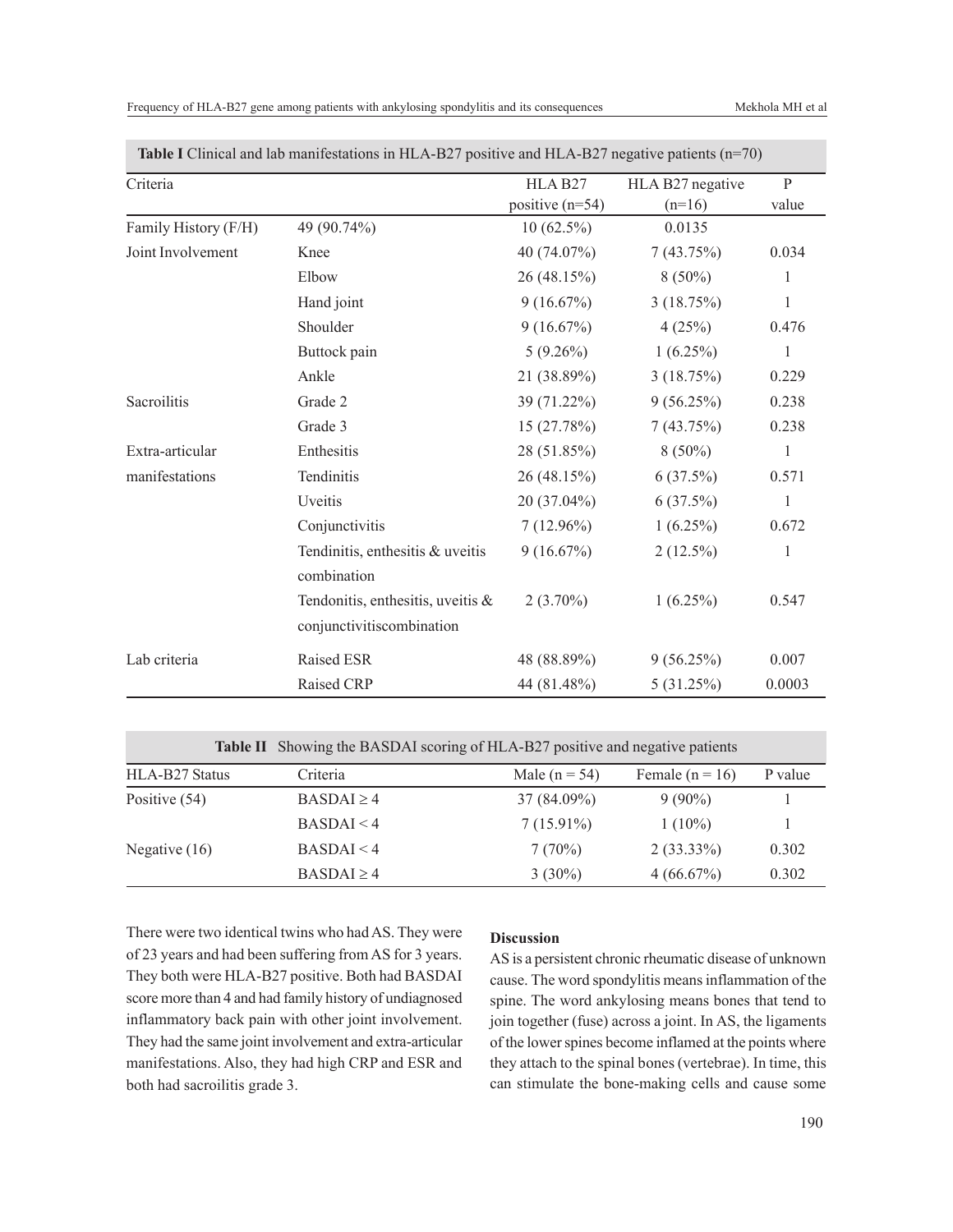bone to grow and form within the ligaments. In time, these bony growths may become larger and form bony bridges between vertebrae that are next to each other. This may, over time, cause some of the vertebrae in the spine to fuse together with this new abnormal bone material.<sup>7</sup>

It is difficult to diagnose AS and the causes of AS is unknown, but one of the most influential factors is the HLA-B27 gene. Detection of the gene would improve the diagnosis of the disease.<sup>8</sup>

In this study, it has been noticed that AS affects males more than females and it affects a person at a younger age. As there are more patients with HLA-B27 positive, now it has been cleared that, with the involvement of the environmental factors, genetic predisposition might be a major reason for causing AS. In Spain, 94.3% of the AS patients are HLA-B27 positive.<sup>9</sup>But, in Bangladesh there is no such data. The prevalence of HLA-B27 in Spain is more than that is observed in this study because they worked with huge population and worked with patients with different areas.

From our study, it has been seen that the clinical course of the disease is some how related to HLA-B27 positivity. Scientists suspect that other genes, along with a triggering environmental factor, such as a bacterial infection, are needed to trigger AS in susceptible people. HLA-B27 probably accounts for about 40% of the overall risk, but then there are other genes working in concert with B27.<sup>10</sup>

When individual BASDAI items scores were analyzed separately, there were some patients who couldnot specify the accurate scoring for the BASDAI questions. So, the scoring was done by assuming their conditions of the disease. In one study of AS which was conducted in Korea, it has been observed that the patient's BASDAI scores were statistically significant.<sup>11</sup> From our study it is cleared that HLA-B27 positive patients have BASDAI scores e"4 than the negative patients but in both cases the data were not statistically significant. It is because, there might be some male patients who were already diagnosed, because of why they had less disease activity.

In this study, it is understandable that men are more likely to have higher cumulative AS-associated outpatient visits compared to women. There are several possible explanations to the findings here. First, men may have worse disease severity that drives higher healthcare utilization. Second, the longer delay in diagnosis in women previously reported may be a cause of later age of utilization onset found in this study and lead to an underestimation of healthcare utilization. A person is suffering from AS was not perceived only on the basis of HLA-B27 test. In this study, clinical diagnosis was made on the basis of the clinical history, physical examination, and radiographic reports. Any patient who had signs of AS but didnot suffer from inflammatory low back pain and stiffness for at least 3 months were excluded from the study as the first rule in 1984 Modified New York Criteria is that the patient must have low back pain and stiffness for at least 3 months. Some HLA-B27 positive patients had no signs and symptoms at an early age. They were affected by the disease after reaching an older age. There might be some people who had HLA-B27 gene but doesnot have any signs or symptoms of AS or any other seronegative SpA.<sup>3</sup> A strong possibility in regard to most HLA and disease associations is that the disease susceptibility gene may not be the particular HLA-A or -B locus genes found to be associated with the disease but are genes at closely linked loci in linkage disequilibrium with the A and B locus genes. If the HLA linked AS gene were not B27 itself, two findings might be expected. The first is that aggregation of B27 negative individuals with spondylitis should occur in families to the same degree as is observed in the case of HLA-B27 positive patients. So far, no pair of HLA-B27 negative first-degree relatives with spondylitis appears to have been documented. The only instance has been observed is two brothers who both had AS with HLA-B27 positive and they had a history of inflammatory low back pain of their mother. It is of interest that the parents in this family were related, suggesting the possibility of a recessive trait predisposing to the spondylitis. Secondly, one might expect to see examples of disassociation of B27 from AS within a family, i.e., evidence of recombination between the B locus and the supposed locus for the AS gene.<sup>12</sup> There was a family in which a girl had AS with HLA-B27 negative and her father also had a history of apparent disassociation of spondylitis from HLA-B27. In these instances, genetic recombination would be the explanation if it were certain that other, non-HLA linked genes predisposing to spondylitis were not segregating in the families. There is some evidence that AS is genetically heterogeneous